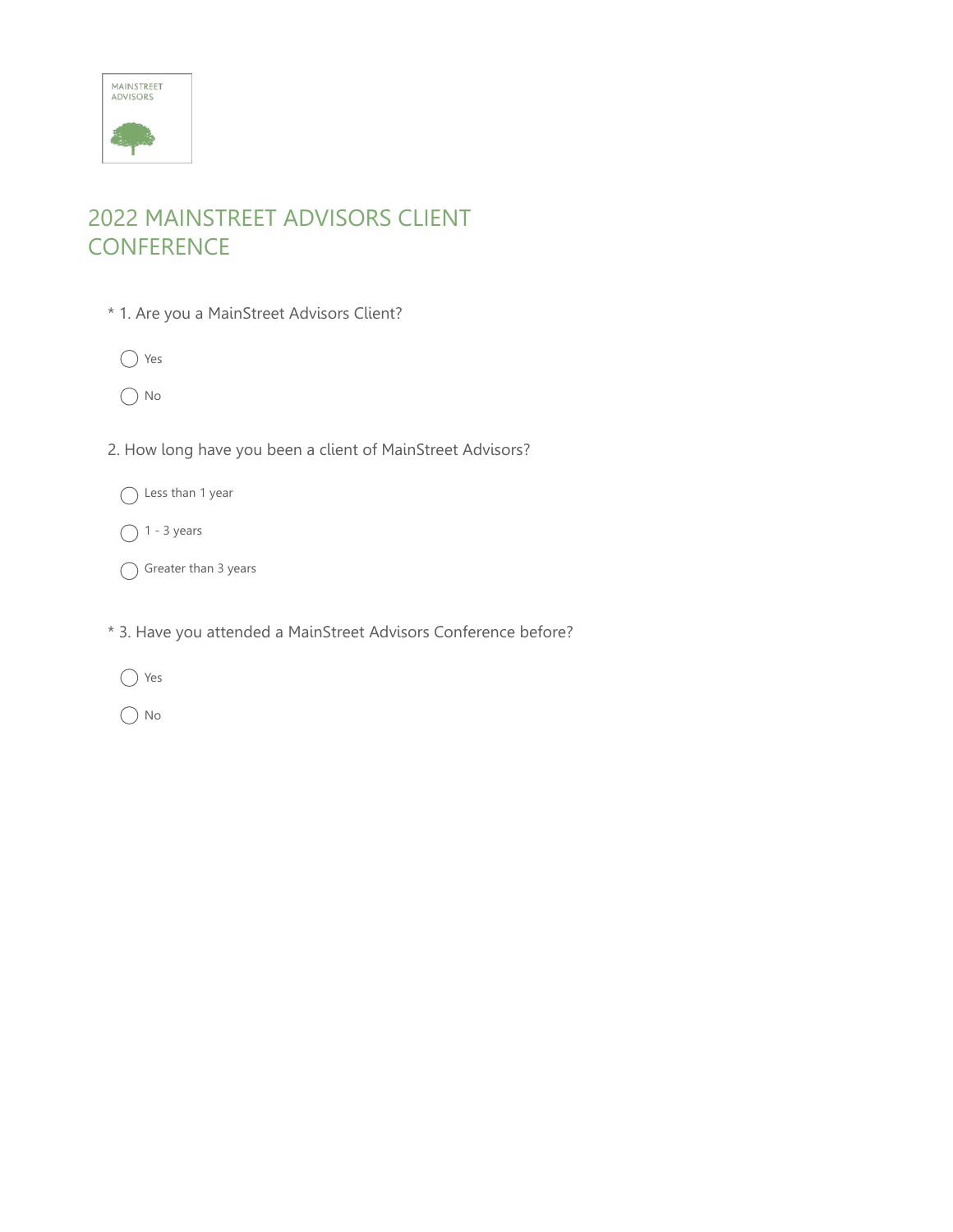## **PRESENTATIONS**

\* 4. Please rate the presentations from Thursday, May 19 and Friday, May 20.

|                                                                                       | Did Not Attend                              | <b>Below Average</b> | Average | Above Average | Excellent |
|---------------------------------------------------------------------------------------|---------------------------------------------|----------------------|---------|---------------|-----------|
| Alex Urbani, CFA -<br>Welcome/Opening<br>Remarks                                      | $\left(\begin{array}{c} \end{array}\right)$ |                      |         |               |           |
| Kristine Garrett -<br>Welcome/Opening<br>Remarks                                      |                                             |                      |         |               |           |
| Tom McKinstry,<br>CFA - U.S.<br>Economic &<br>Market Update                           |                                             |                      |         |               |           |
| Melissa Stevens -<br>Digital<br>Transformation                                        |                                             |                      |         |               |           |
| Becky Kelly/Roger<br>Pond - Win/Win<br>Processes for<br>Regulators & Your<br>Dept.    |                                             |                      |         |               |           |
| MainStreet Team -<br>Fixed Income Panel<br>Discussion                                 |                                             |                      |         |               |           |
| Doug Peta, CFA -<br>Outlook for the<br>Global Economy &<br>Markets                    |                                             |                      |         |               |           |
| Jeffrey Korzenik -<br>Facing the<br><b>Structural Damages</b><br>of Pandemic Policies |                                             |                      |         |               |           |
| Maura Scherer<br>How to Gain and<br><b>Retain Clients</b>                             | $\bigcirc$                                  |                      | ◯       |               |           |
| Anne Durkin, CFA -<br>Trends in Sustainable<br>Investing                              |                                             |                      |         |               |           |
| Sean Whitney, CFA, CFP<br>- Trends in Sustainable<br>Investing                        |                                             |                      |         |               |           |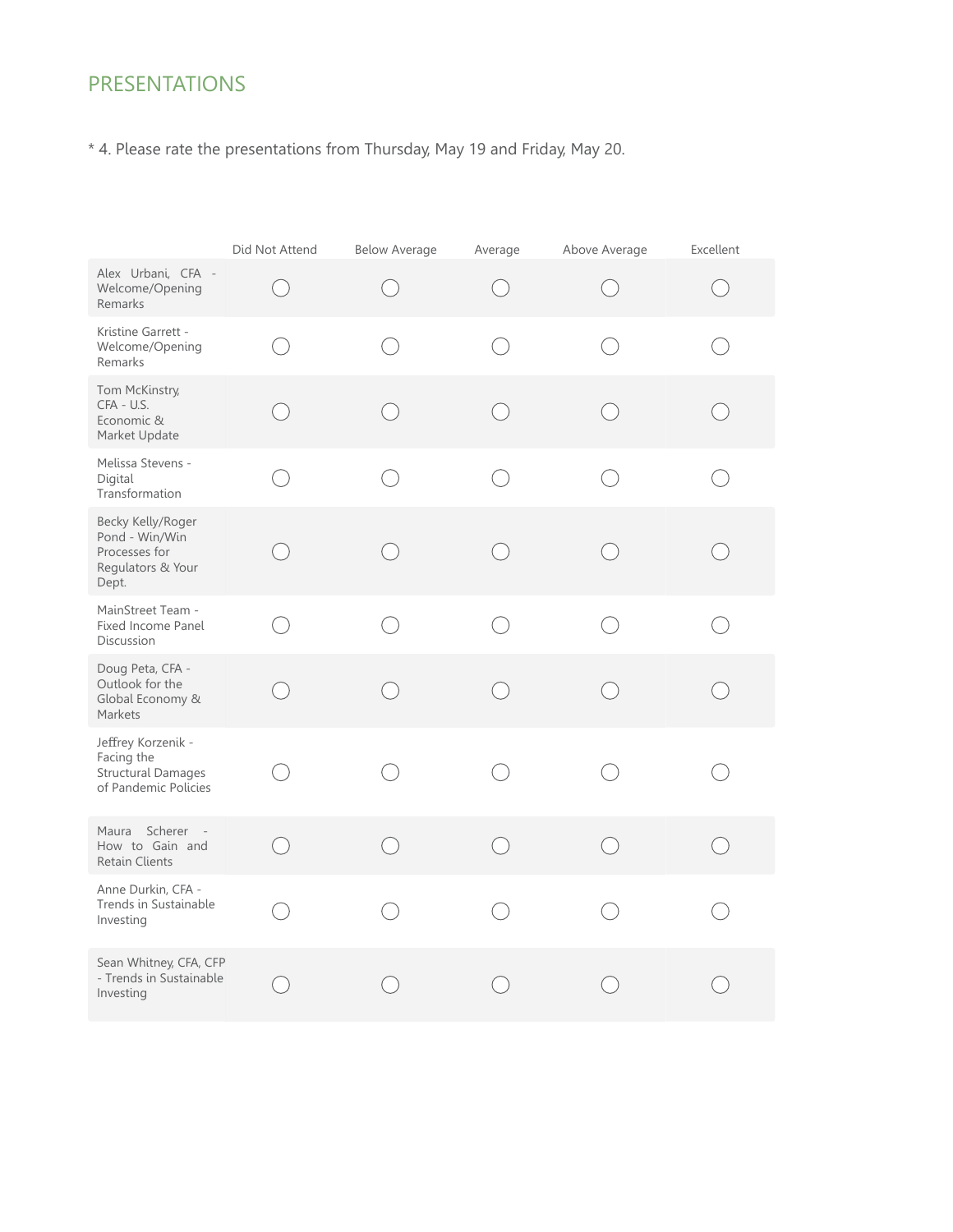5. Please provide us with any additional comments regarding our conference presentations.

## **ACCOMMODATIONS**

Please provide us with your feedback regarding the conference facilities and hotel accommodations.

- \* 6. My accommodations were:
	- $\bigcap$  The Staypineapple
	- ◯ Renaissance Chicago Downtown
	- $\bigcap$  I stayed at a different hotel
	- ◯ I did not need hotel accommodations

#### \* 7. Please rate the following:

|                                         | N/A | Poor | Below<br>Average | Average | Above<br>Average | Excellent |
|-----------------------------------------|-----|------|------------------|---------|------------------|-----------|
| Hotel<br>Accommodations                 |     |      |                  |         |                  |           |
| Morningstar<br>Conference<br>Facilities |     |      |                  |         |                  |           |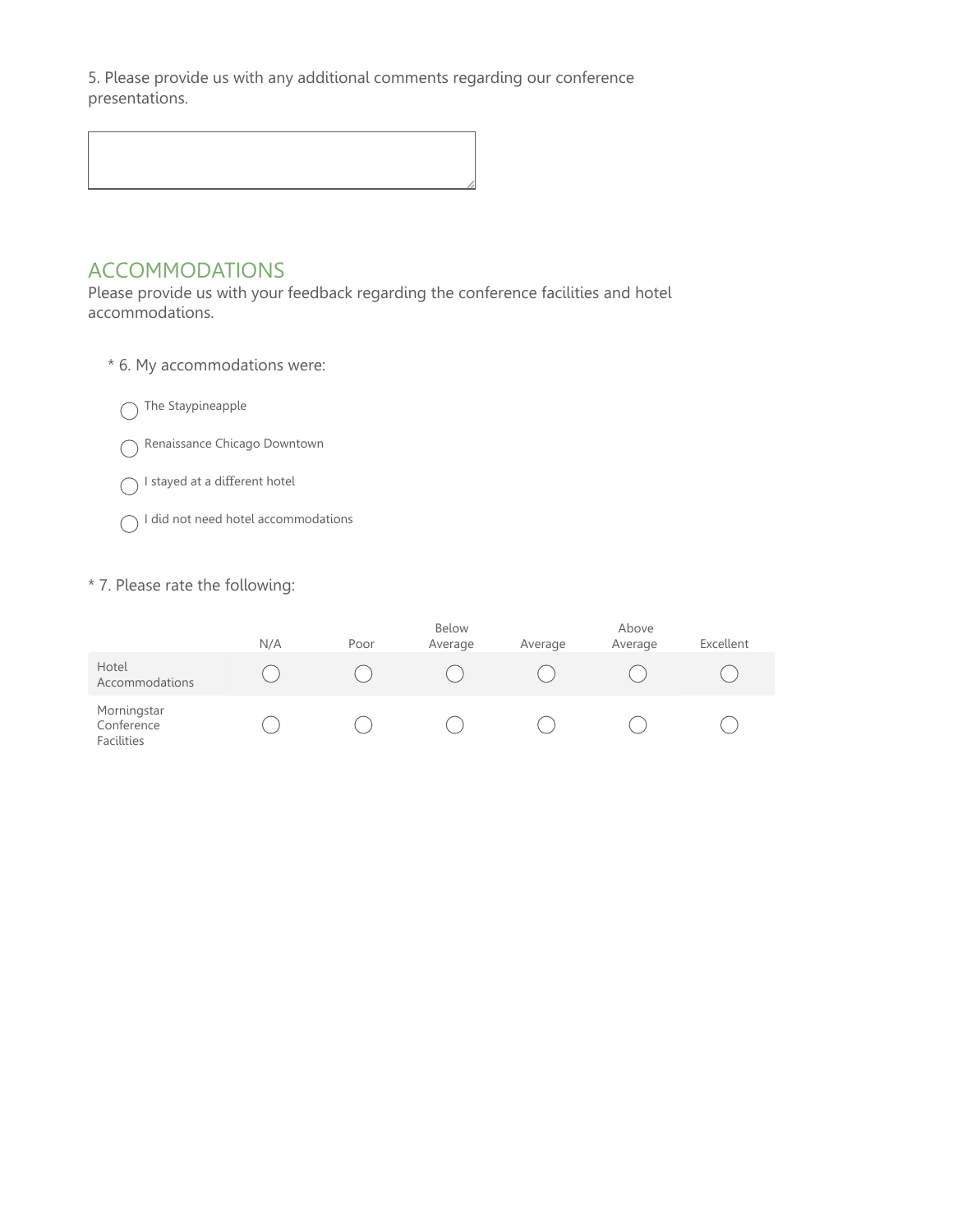\* 8. Please rate your satisfaction with the meals and events that were provided.

|                                                       | Did Not<br>Attend | Poor          | Below<br>Average         | Average       | Above<br>Average                            | Excellent                                   |
|-------------------------------------------------------|-------------------|---------------|--------------------------|---------------|---------------------------------------------|---------------------------------------------|
| Wednesday Welcome<br>Reception - Union<br>League Club |                   |               |                          |               |                                             |                                             |
| Union League Club -<br>Art Tour                       |                   |               |                          |               |                                             |                                             |
| Continental<br>Breakfast -<br>Thursday                |                   |               | h.                       |               |                                             |                                             |
| Thursday Lunch<br>Buffet                              |                   | $\mathcal{L}$ | $\sim$                   | $\mathcal{L}$ | .,                                          |                                             |
| Thursday Dinner -<br>Smith & Wollenksy                |                   | $\mathcal{L}$ | $\overline{\phantom{a}}$ | E.            | $\left(\begin{array}{c} \end{array}\right)$ | $\begin{matrix} \cdot & \cdot \end{matrix}$ |
| Continental<br>Breakfast - Friday                     |                   | n.            | gerti i                  | $\mathcal{L}$ | $\mathcal{L}$                               | n.                                          |
| Friday Box Lunch                                      |                   |               |                          |               |                                             |                                             |

### **CONFERENCE FORMAT**

Please provide your feedback regarding the conference format.

- 9. I prefer having the conference sessions held:
	- $\bigcap$  Beginning of the week
	- $\bigcap$  End of the week
	- $\bigcap$  No preference
- 10. I prefer the following conference format:
	- ◯ Current format of 1-1/2 day of conference sessions
	- ◯ Shorter format of 1 day of conference sessions
	- ◯ No preference